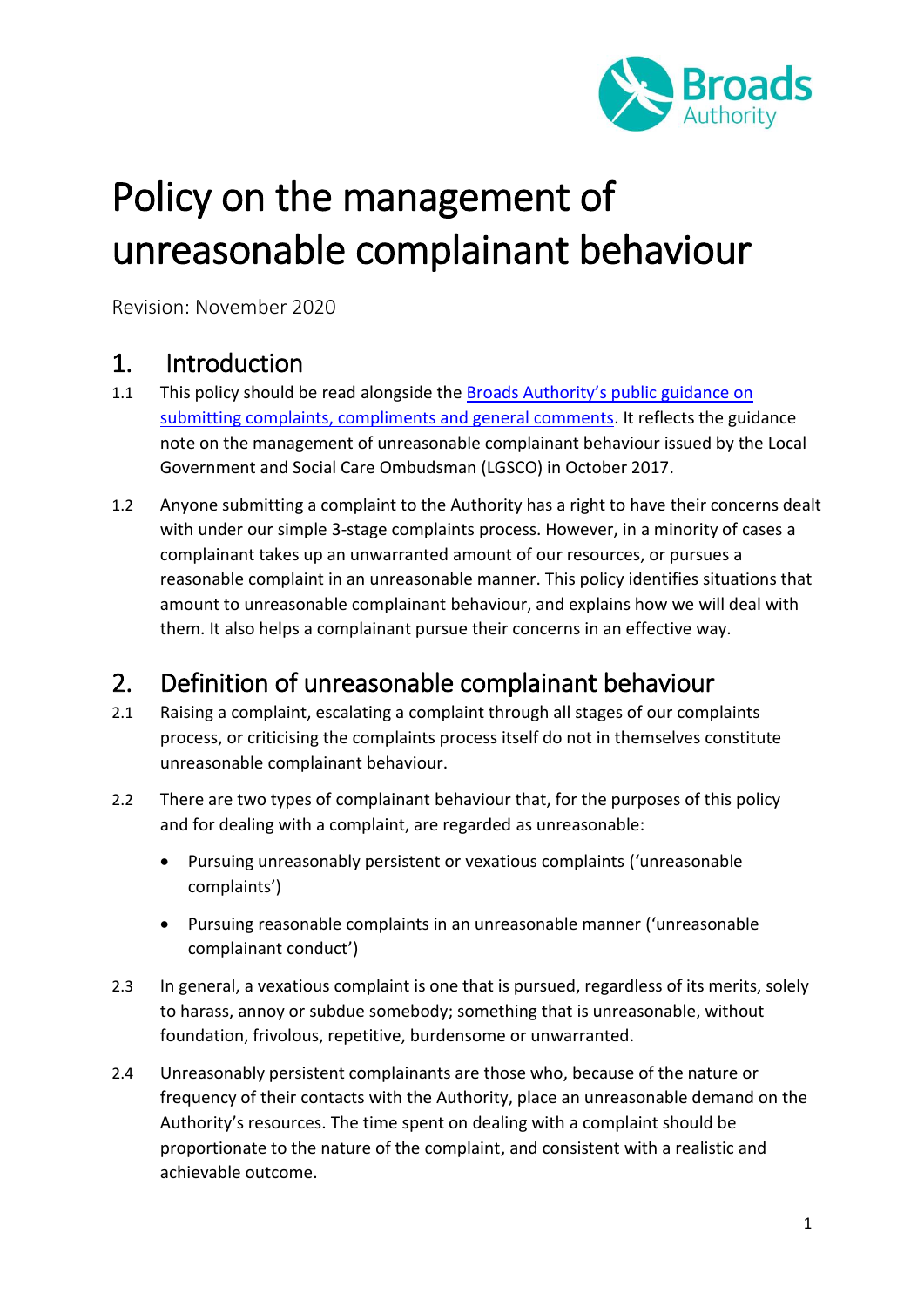2.5 The Authority will always take steps to protect its staff from any members of the public who are behaving physically or verbally in a manner that is considered abusive and/or vexatious.

### 3. Unreasonable complaints

- 3.1 An unreasonable complaint is where the substance of the complaint, at any stage, includes any of the following:
	- A complaint brought on the basis of, or including, information obtained unlawfully, such as confidential information disclosed unlawfully to the complainant, or the recording of meetings or conversations without prior consent of the other parties.
	- A complaint that includes defamatory material relating to any third party, such as offensive remarks or speaking in a derogatory manner that causes offence.
	- A complaint that includes threatening or intimidating content, such as expressing the intention to have a member of staff dismissed.
	- Swearing, either verbally or in writing.
	- Repeatedly contacting a member of staff regarding a matter that has already been addressed.
	- Persisting in pursuing a complaint where the Authority's complaints process has been fully and properly implemented and exhausted, including the LGO.
	- Changing the basis of the complaint as the investigation proceeds.
	- Behaving towards Authority staff in an intimidating or aggressive manner or using conduct that causes them harassment, alarm or distress. Such conduct may be verbal or physical, or within written communication.
	- Breaching the right of the Authority's staff to personal privacy by contacting or approaching them to raise complaints when they are at home or in locations where they are not at work, or by posting on their private social media account.
	- Having made a complaint, dominating the attention of one or more of the Authority's staff through frequent, lengthy contacts and repetitive information.
	- Engaging in a 'scattergun' approach by pursuing a complaint or complaints with the Authority and at the same time with a Member of Parliament, the Authority's independent auditor, the National Audit Office, the press or on social media.
	- Refusing to accept the decision and repeatedly arguing points with no new evidence.
	- Raising many detailed but unimportant questions, and insisting they are all answered.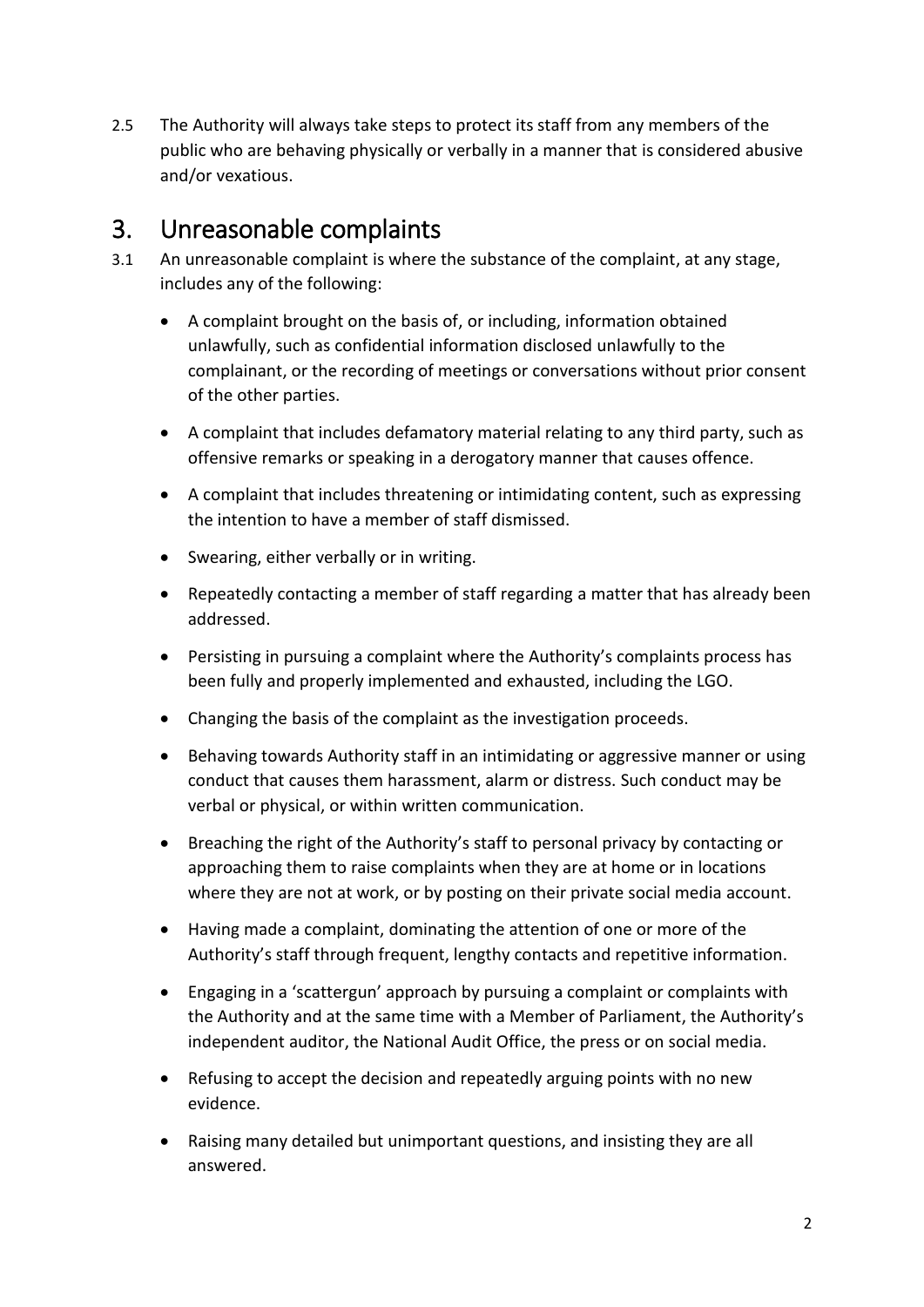- Submitting repeat complaints with minor additions or variations that the complainant insists make these 'new' complaints.
- Making unjustified complaints about staff who are trying to deal with the issues, and seeking to have them replaced.
- Complainants photographing or filming the Authority's staff without their permission, or recording meetings or conversations without the prior knowledge and consent of the individuals concerned.

# 4. Imposing restrictions

- 4.1 In most cases of unreasonable complainant behaviour, the Authority will warn the complainant that their behaviour is unreasonable and ask them to change it. Contact with the Authority may be restricted if the behaviour persists.
- 4.2 Behaviour that is extreme or that threatens the immediate safety and welfare of the Authority's staff may be reported to the Police, or be the subject of other legal action, without prior warning.
- 4.3 A member of the Authority's Management Team will decide if the circumstances justify restricting a complainant's access to staff. They will record their decision and explain it to the complainant, stating how long any restriction will apply before it is reconsidered.
- 4.4 Restrictions may include the following:
	- Limiting telephone calls to specified days and limited times
	- Placing limits on the number and duration of contacts
	- Limiting contacts to one form only (for example, one letter or email a week)
	- Informing the complainant that future correspondence will be read and placed on file, but not acknowledged unless it contains important new information
	- Requiring contact to take place with one named staff member
	- Requiring any personal contacts to take place in the presence of a witness and in a suitable location
	- Ceasing any investigation into the complaint
	- Refusing to register and process further complaints about the same matter
	- Requiring the complainant to enter into an agreement about their future behaviour before their complaint proceeds
	- Taking legal action (for example managing contact with the help of an independent advocate)